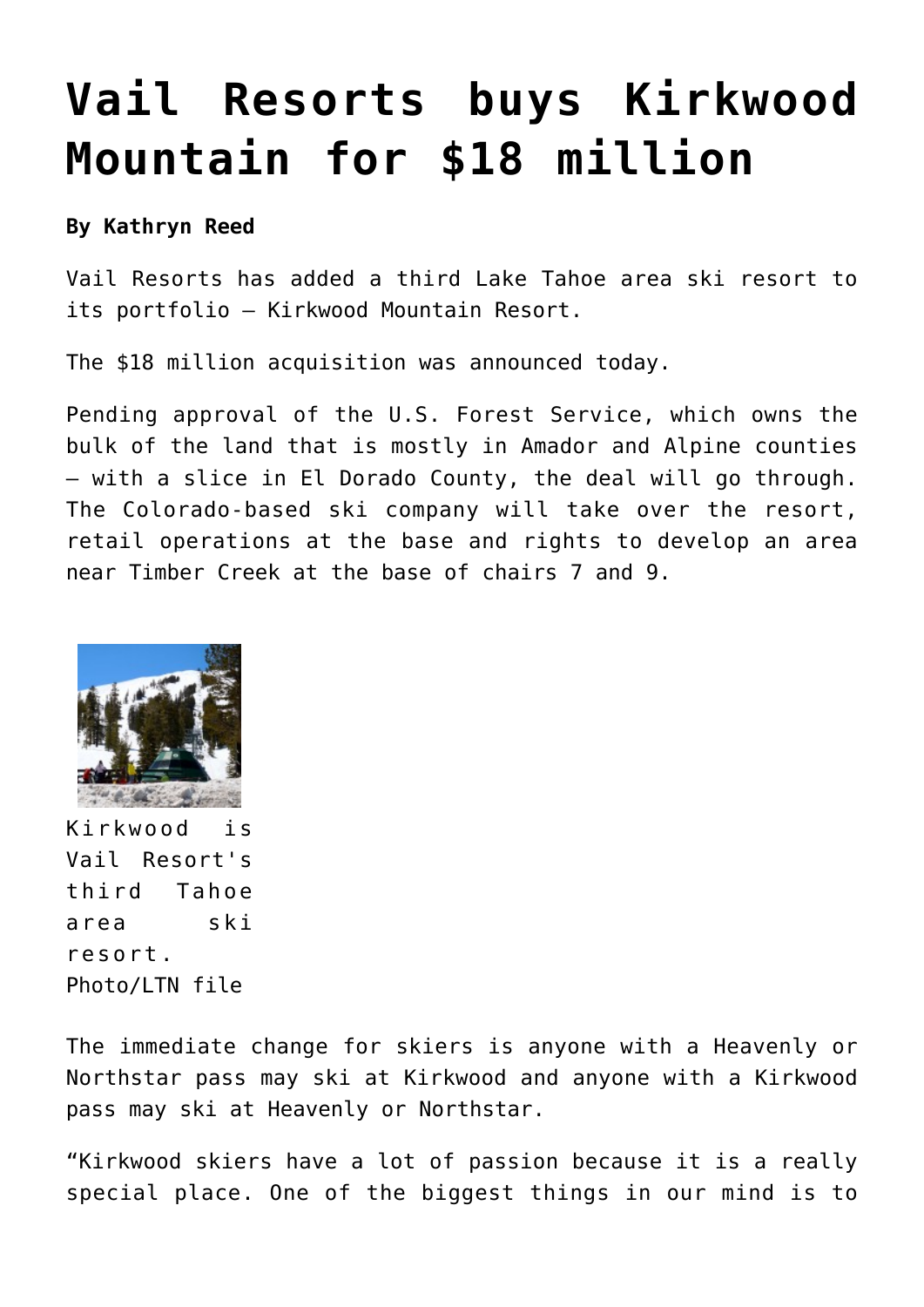respect what Kirkwood is – the vibe, the small community feel. We really want to make sure we support that," Blaise Carrig, co-president of Vail Resort's Mountain Division, told *Lake Tahoe News*.

Kirkwood is much more of a big-mountain resort with its steeps compared to Heavenly (which Vail acquired in 2001) and Northstar (which Vail purchased in 2010).

The Wood, as locals call it, also attracts a different type of skier than Heavenly or Northstar. It's more of a rugged individual who makes the nearly hour drive from South Lake Tahoe to Kirkwood over two mountain passes. After all, it's a skull and cross bones that represent The Wall.

Plus, the snow at Kirkwood is usually deeper – nearly 800 inches last season – lighter and more constant than in Tahoe because of where the resort is located.

Kirkwood, though, needs some help to get to the next level in terms of infrastructure and improving the guest experience. It has two high-speed quad chairlifts, with one accessing beginner terrain.

"With every asset we look at what needs there are to improve the experience for the guests. We don't have any specific plans at the moment," Carrig said.

He said the sudden and dramatic improvements Vail Resorts did for this season at Northstar with the addition of a midmountain lodge and high-speed quad chairlift will not likely come as quickly to Kirkwood.

No dining facility at Kirkwood is memorable in a good way. The retail is basic.

Kirkwood's master plan calls for substantial on-mountain improvements as well as real estate development.

Carrig said he is aware of the master plan, but it will take